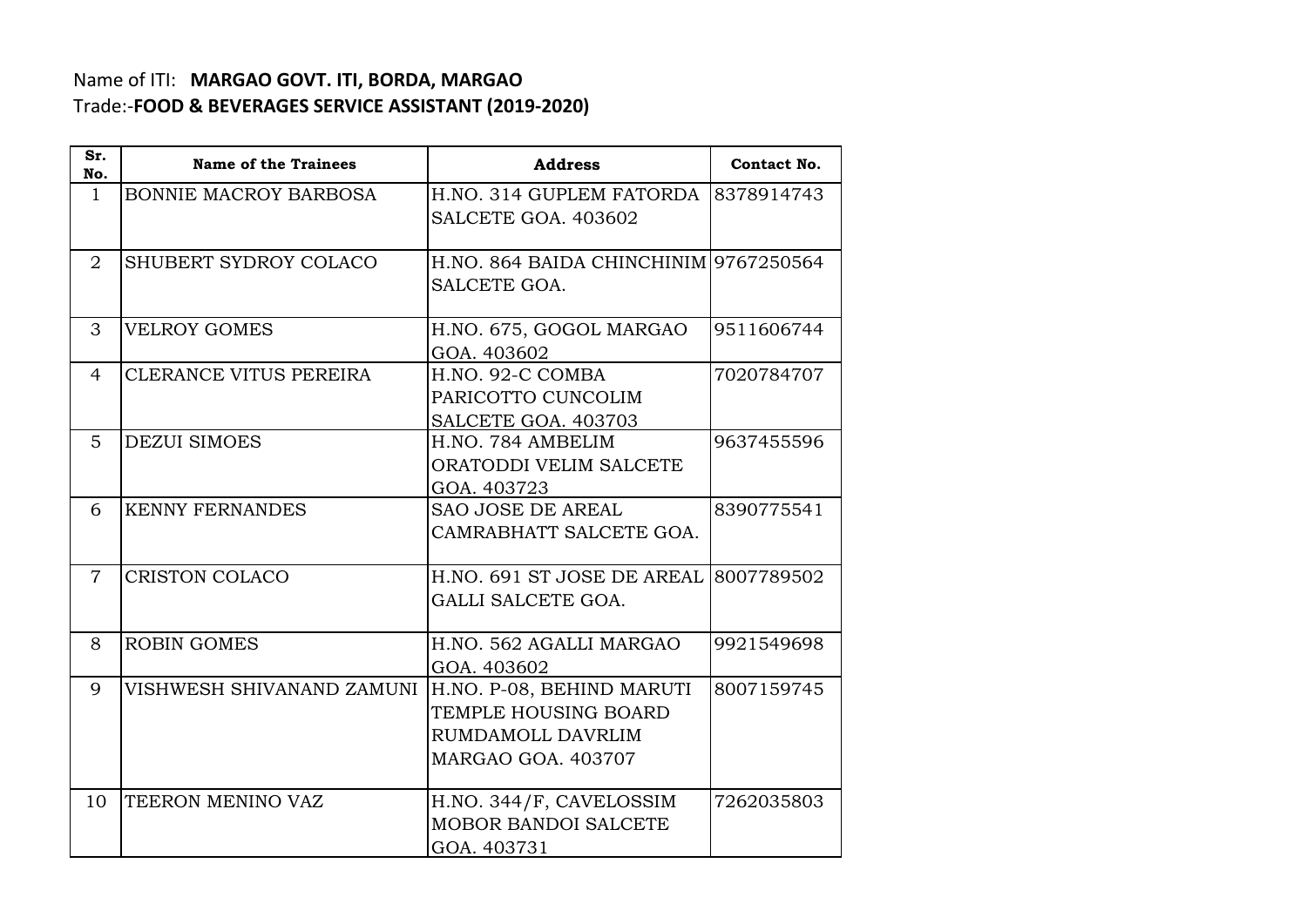| Sr.<br>No. | <b>Name of the Trainees</b>                    | <b>Address</b>                                                                                                                         | Contact No. |
|------------|------------------------------------------------|----------------------------------------------------------------------------------------------------------------------------------------|-------------|
| 11         | <b>JOLLEN FERNANDES</b>                        | H.NO. 376/B, KHURSABHAT<br>VELIM SALCETE GOA. 403723                                                                                   | 9146979743  |
| 12         | ROHAN RAJESH KEVAL                             | H.NO. 274 BEHIND BM<br>SERVICE AC PACHECO ROAD<br>BORDA MARGAO GOA.<br>403601                                                          | 8007159745  |
| 13         | AMIT RAMESH ARBAHNAWAR                         | H.NO. 854 ST AGOSTINHO<br>MAROD ST CRUZ TISWADI<br>GOA. 403005                                                                         | 7262035803  |
| 14         | <b>DENZIL FERNANDES</b>                        | H.NO. 208 PATTEM BALLI<br>QUEPEM GOA. 403703                                                                                           | 7666389130  |
| 15         | SHIVESH SHAILESH FADKE                         | H.NO. 352, BAZARWADA<br>COLEM DHARBANDORA GOA.                                                                                         | 9637733148  |
| 16         | <b>MINCHESTER REVILTON</b><br><b>RODRIGUES</b> | H.NO. 865, ACSONA<br>BANKLEMOLL BENAULIM<br>SALCETE GOA. 403716                                                                        | 9370216279  |
| 17         | FRANCIS FLOYD RODRIGUES                        | H.NO. 865, ACSONA<br><b>BANKLEMOLL BENAULIM</b><br>SALCETE GOA. 403716                                                                 | 9011894875  |
| 18         | CLINTON SHELTON REBELLO                        | H.NO. 931 NEAR BAIDA<br>CHINCHINIM SALCETE GOA.<br>403715                                                                              | 9112718471  |
| 19         | <b>SHEIK AKEEK AMAN GHOUS</b>                  | FALT NO. 104 GROUND<br><b>FLOOR MOHIDIN GEM</b><br>SIDDHARTH COLONY PLOT<br><b>NO 5 MES COLLEGE</b><br>ZUARINAGAR VASCO GOA.<br>403726 | 9307055528  |
| 20         | <b>MACANCY FERNANDES</b>                       | H.NO. 738 SANDEUL<br>CURTORIM SALCETE GOA.<br>403709                                                                                   | 9922656498  |
| 21         | COLIN ALEIXO CAMILO<br><b>RODRIGUES</b>        | H.NO 613 NEAR NEW<br>CHOWGULE COLLAGE<br>MARGAO GOA                                                                                    | 9822099296  |